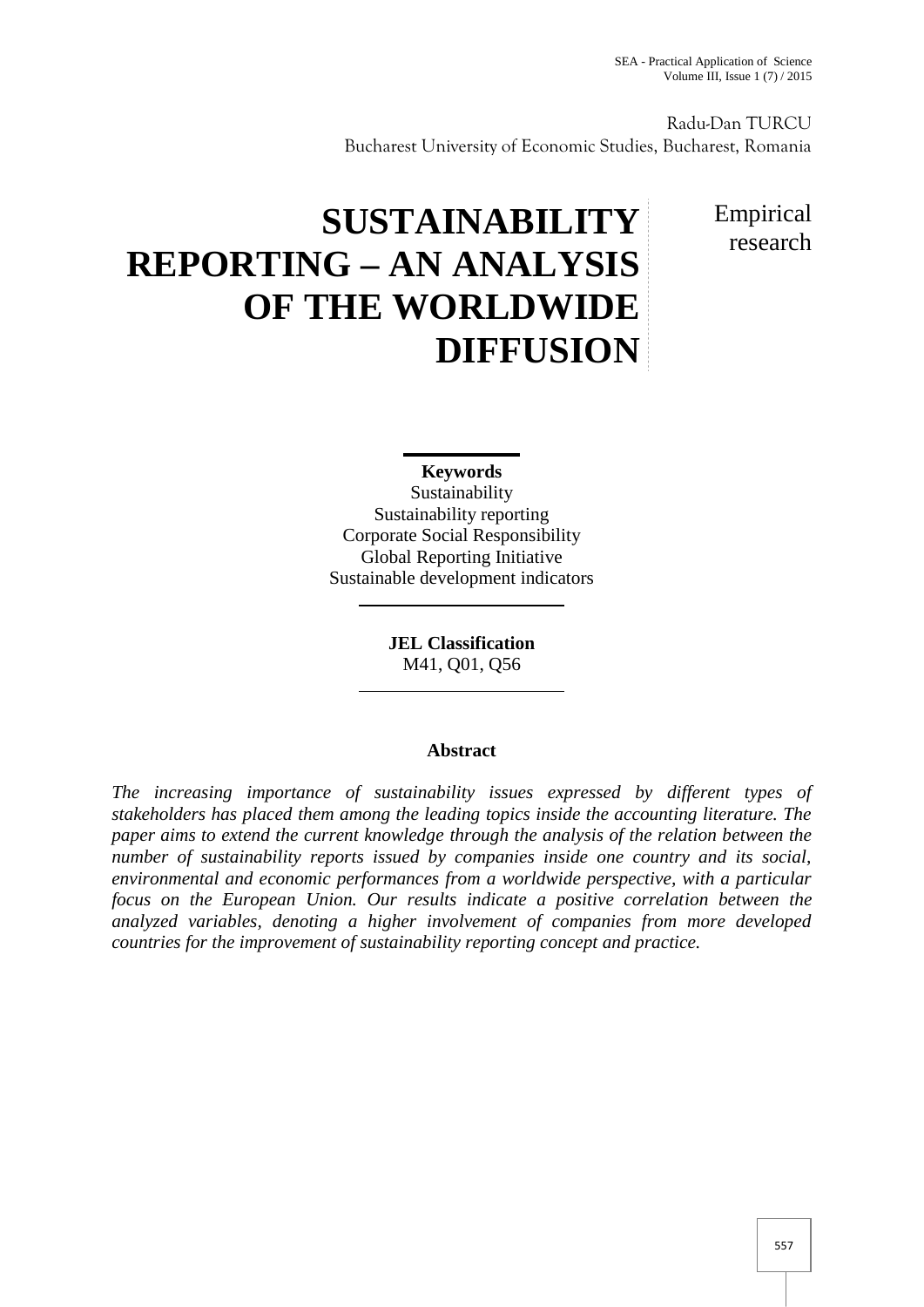#### **Introduction**

Modern companies, the leading actors of the actual worldwide economic development, have to adapt their strategies and structures to respond to the new global challenges, including environmental degradation, climate change, resource scarcity or population growth. As financial reporting alone fails in meeting the actual information needs, a higher disclosure of non-financial information is demanded to emphasize an entity responsibilities and commitment for social, environmental and economic issues (Meyer, 2011; Eccles et al., 2011; Lynch et al., 2014;Spezialea and Klovien, 2014)**.**

The main objective of today's corporations goes beyond the generation of revenues for increasing shareholders wealth. Hence, traditional financial reporting, which "seems designed to encourage the very processes that are amongst the most likely causes of the environmental desecration" (Johnson, 2012 cited in Gray, 2013: 460), has to refocus by supporting long term sustainable value creation (Eccles et al. 2012; Akta et al. 2013).

Our Common Future (1887:16) report defines sustainable development "as the development that meets the needs of the present without compromising the ability of future generations to meet their own needs". The paper issued by the United Nations World Commission on<br>Environment and Development grabbed and Development grabbed Dow policymakers attention internationally on the concept of sustainability development and represented the basis for the UN Earth Summit in 1992 (Ameer and Othman, 2012).

The rest of this article is divided in two sections, the first one presents a review of the accounting literature regarding the actual state of sustainability reporting. The second section develops an empirical study concerning the relation between a country's social, environmental and economic performances and the number of sustainability reports issued, allowing us to sustaine the ideas presented inside the literature review and to draw conclusions.

#### **1. Literature review**

The first approaches regarding the concept of corporate social responsibility dates back to 1950 (Kulkarni, 2014) and has experienced a continuous growing popularity, especially after 1990 as the public became aware of social issues such as environment protection and preservation, employees welfare, respect of human rights and contributions for the improvement of their communities (Dhaliwal et al. 2014; Romeroet al. 2014).

Despite the high interest showed inside the accounting literature, no generally accepted definition for the concept of corporate social responsibility (CSR) emerges (WBCSD, 1999).

European Commission (n.d.) defines "CSR as companies taking responsibility for their impact on society. As evidence suggests, CSR is increasingly important to the competitiveness of enterprises. It can bring benefits in terms of risk management, cost savings, access to capital, customer relationships, human resource management, and innovation capacity".

A study published by KPMG (2013) emphasizes the growing trend of sustainability reporting practices, as 71% (increasing from 64% in 2011) of the biggest 4100 companies (the biggest 100 corporations from 100 countries) and 93% of the largest 250 entities worldwide (as listed in the Fortune Global 500 ranking for 2012) issue a sustainability report. Among the 250 Fortune Global 500 organizations, European companies (from Italy, Spain and United Kingdom) obtained the highest quality score (68 of 100) as compared with the average score of 51 registered by the American corporations and 48 for Asia Pacific (KPMG, 2013).

Sustainability plays an important role in investment decision making, more and more investors referring to sustainability matters when evaluating securities (Aust, 2013). Moreover, Social Responsible Investment increased in popularity leading to the establishment of several sustainability indices like<br>Dow Jones Sustainability Index (DJSI). Sustainability Index (DJSI), Johannesburg Stock Exchange (JSE) SRI Index, MSCI World ESG Index, or Domini Social Index (DSI) (Hubbard, 2008 cited in Aggarwal, 2013). Regardless the overall increasing interest regarding sustainability issue showed by investors, financial analysis and other stakeholders, difference among countries still exists (Romero et. al, 2014).

The role of sustainability reporting gains a more important significance if we refer to the study published by KMPG (2012) which identifies ten interconnected megaforces that will have a significant impact on every business activity over the next twenty years, namely climate change, energy & fuel, material resources scarcity, water scarcity, population growth, wealth, urbanization, food security, ecosystem decline and deforestation. Although sustainability reporting is largely voluntary, significant regulatory efforts have been registered (Eccles and Krzus, 2010). One of the most substantial regulatory initiative at an international level concerning non-financial reporting is represented by the adoption of the European Union Directive 2014/95/EU of 22 October 2014 by the plenary of the European Parliament on disclosure of non-financial and diversity information by certain large undertakings and groups which amends the Accounting Directive 2013/34/EU(European Commission, 2014, Turcu, 2015b).

The Directive aims to enhance the consistency and comparability of non-financial information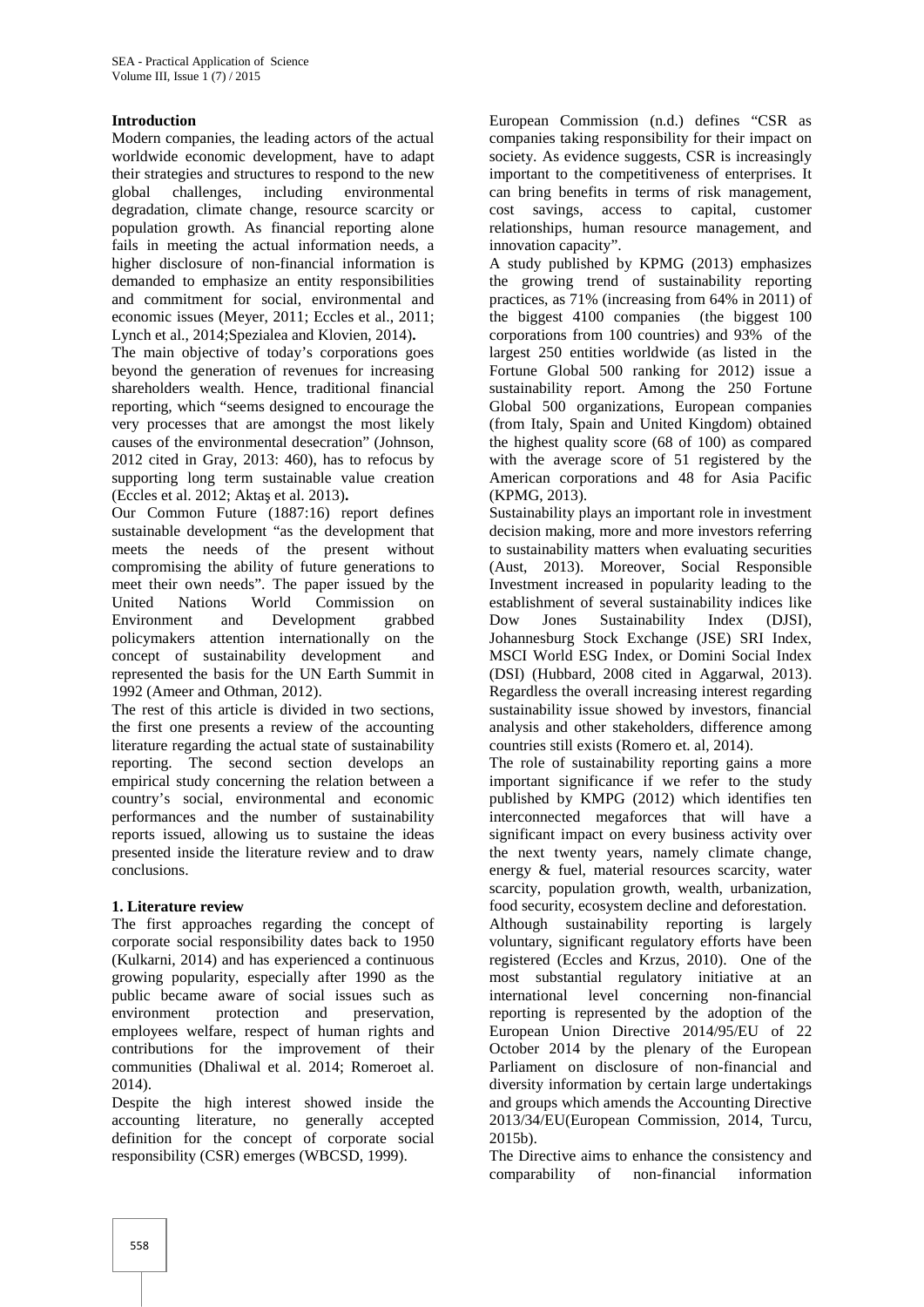disclosed and targets large companies with more than 500 employees, which must disclose in the management report information on policies, risks and outcomes as regards environmental matters, social and employee aspects, respect for human rights, anticorruption and bribery issues, and diversity in their board of directors (European Commission, 2014, Turcu, 2015b).

The Global Reporting Initiative (GRI), founded by the U.S. –based nonprofit Ceres and the Tellus Institute, represents the de facto international standard setter for reporting on sustainability (English and Schooley, 2014; Romero et al., 2014). The organization is "a multistakeholder, network based organization of global participants from business, civil society, labor, academia, and other professional institutions" (Lynch et. al., 2014: 21) , having as main goal to promote the use of sustainability reporting as a mean for organization to become more sustainable and contribute to sustainable development (GRI, n.d.).

In May 2013, GRI lunched the fourth generation (G4) of the guidelines, "the launch marked the culmination of two years of extensive stakeholder consultation and dialogue with hundreds of experts from across the world from a wide variety of sectors, including companies, civil society, labor organizations, academia, and finance. G4 includes references to other widely recognized frameworks, and is designed as a consolidated framework for reporting performance against different codes and norms for sustainability.The guidance in G4 is designed to be compatible with a range of different reporting formats. In addition to enhancing the relevance and quality of standalone sustainability reports, G4 also offers a widely recognized global standard for sustainability information to be included in integrated reports" (GRI, 2013: 2-3).

#### **2. Methodology**

The fact that sustainability reporting is gaining momentum is no longer a secret (Marimon et al., 2012; Yekiniand Jallow, 2012; KPMG, 2013;Speziale and Klovien, 2014). Even so, differences among counties in the practice of sustainability reporting exists and has been previously examined (e.g. Ameer and Othman, 2011; Jensen and Berg, 2011; Meyer, 2011;Lungu et al., 2012;Marimon et al., 2012;Fernandez-Feijoo et al., 2013; Bonsón and Bednárová,2014;Barkemeyer et al., 2014;Fernandez-Feijoo et al., 2014; Mori Junior et al., 2014).

Meyer (2011) argues that cross-national institutional differences are valuable factors in explaining the relationship between popular demands for environmental sustainability and corporate responses to these demands and must get proper attention. Bonsón and Bednárová(2014) demonstrate that the activity sector and the listing in DJSI influence the practice of sustainability reporting. Their results regarding the sector influence are confirmed by other researchers (Marimon et al., 2012; Fernandez-Feijoo et al., 2014).

According to Fernandez-Feijoo et al. (2013) transparency of sustainability reports is affected by ownership, size and global region, while the pressure of several groups of stakeholders including, customers, clients or employees, improves the quality of transparencyof the reports. Marimon et al. (2012)analyzing the worldwide diffusion of the Global Reporting Initiative (GRI), states that sectors, presenting a higher environment and society risk and increased visibility in the capital market, are the first ones that have embraced the adoption of the GRI. Their study also confirms the Europe and Asia as the leaders concerning the number of GRI reports disclosed, although other areas, such as Latin America registers significant improvement.

The present paper aims to analyze the relationship between the number of reports issued inside each country and its social, environmental and economic performances at a global level, but having a special focus on the European Union. The model used follows the one developed by Turcu (2015a), based on Jensen and Berg (2011) paper, regarding the difference in the adoption of integrated reporting among countries.

The study is conducted by reference to the sustainability reports included in the GRI database. The use of GRI database represents a viable choice as it stands out as a good practice inside the accounting literature (e.g. Isaksson and Steimle, 2009; Jensen and Berg, 2011; Meyer, 2011; Marimon et al., 2012; Fernandez-Feijoo et al., 2013;Lungu et al., 2012; Barkemeyer et al., 2014;English and Schooley, 2014 ; Fernandez- Feijoo et al., 2014; Hughen et al., 2014). Moreover, seventy eight percent of the reporting companies worldwide make use of to the GRI sustainable reporting guidelines (KPMG, 2013).

The variables embedded for the worldwide analysis regards each country's social, environmental and economic development, the three pillars of the sustainable development (Drexhage and Murphy, 2010), as no such sustainability index exists at a global level (Turcu, 2015a). Table 1 gives an insight into the selected variables.

The analysis inside the European Union utilizesthe sustainable development index developed by Bolcárová and Kološta (2014). The index is developed based on the set of sustainable development headlines indicators provided by the Eurostat (Turcu, 2015a).

The independent variables were collected from different sources in line with the reference year, 2013, if available. Two software were involved for the processing of data, Microsoft Office Excel and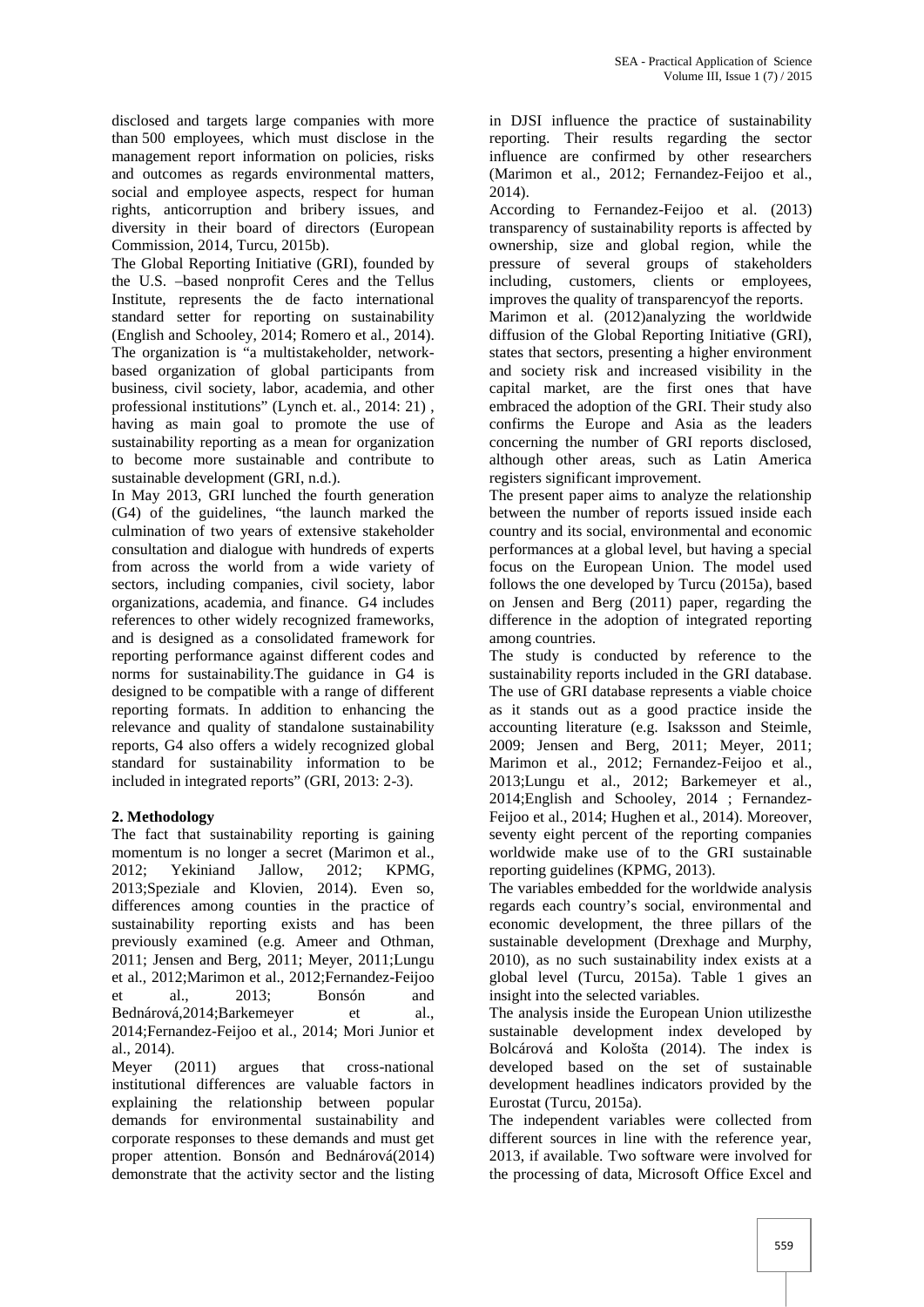Eviews, the level of correlation was determined using the Pearson correlation coefficient for the worldwide analysis and Spearman's rank correlation coefficient for the study conducted at the European Union (Turcu, 2015a).

#### **3. Results**

The interest for the sustainability reporting development and practice has experienced a significant increased during the last decade, from 401 in 2005 to 4321 reports in 2014. Also, the European Union has played a substantial role, roughly 30 % of the total reports published in 2014 coming from this area. The share detained varies during the entire analyzed period, fluctuating between 30% and 50% (see Figure 1).

The highest number of sustainable reports published are attributed to the United States of America (459), followed by South Africa (317), Japan (225), Brazil (206) and China (191). An interesting result is registered by Germany, who occupies the highest place among the European Union's state members, despite the absence of any specific environmental regulation in force (Barbu et al., 2014), denoting greater awareness of the reporting companies for their responsibilities towards the society (see Figure 2).

The result obtained by South Africa represents a consequence of the introduction of King III report (The King Code of Governance Principles for South Africa 2009) which requires all South African listed companies on the Johannesburg Stock Exchange to publish an integrated report starting with 2010 based on the "apply or explain" approach (Turcu, 2015a) (see Figure 2).

There is a positive correlation between the number of sustainability reports issued inside one country and its sustainable performances. The results show low to moderate significant positive level of correlation for a 95% confidence interval. The highest correlation degrees are attached to National Corporate Responsibility Index (0.44), Human Development Index (0.32) and Gross National Income (0.27) (see Table 2).

More than 65% of the total number of sustainability reports published all over the world comes from countries registering a higher status of social, environmental and economic development, the three axis of sustainable development (Drexhage and Murphy, 2010). The highest result was obtained by the National Corporate Responsibility Index, 73.77% of the reports being attached to the leading countries in terms of low level of corruption, civic freedom, corporate governance and environmental management (see Table 3).

Analyzing the obtained figures (see Table 4 and 5), we can state that there is a high positive correlation level (0.59)between the sustainable development index and the number of reports published inside one country. Consequently, the distribution of

sustainability reports, among the countries placed in the first and the second half of the ranking according to the result registered for the sustianable development index (85% as compared to 15%), denotes a higher commitment of the companies from more developed states for the issuance of this type of reports.

#### **4. Conclusions**

The findings of our study confirm the increasing global trend in the practice of sustainability reporting. The number of reports published registering an almost eleven times increase during the last ten years, confirming previous relevant studies conducted by Yekini and Jallow (2012), Marimon et al. (2012), KPMG (2013), Speziale and Klovien (2014).

Despite the growing interest in sustainability issues and related reporting, showed by various types of stakeholders, our research reveals the fact that difference among countries still exist regarding companies attitude towards the adoption of sustainability reporting. The outcomes are consistent with the ones presented by Ameer and Othman (2011), Jensen and Berg (2011), Meyer (2011),Marimon et al. (2012), Fernandez-Feijoo et al. (2013), Barkemeyer et al. (2014), Bonsón and Bednárová (2014), Fernandez-Feijoo et al. (2014), and Mori Junior et al. (2014).

Our paper also notes the significant contribution brought by the European Union to the development of sustainability reporting practice, emphasized by other pertinent researches conducted byMarimon et al. (2012)and Fernandez-Feijoo et al., (2014).

Furthermore, our results indicate a positive significant correlation between the number of sustainable reports issued inside each country and its sustainable performances, emphasized by the widespread agreement between the results achieved during the studies conducted at both worldwide and the European Union level. Other significant factors influencing the adoption of sustainability reporting include, the activity sector (Marimon et al., 2012; Bonsón and Bednárová, 2014; Fernandez-Feijoo et al., 2014), the structure of the company (public or private) (Fernandez-Feijoo et al., 2014), the inclusion in a sustainability stock index (Bonsón and Bednárová, 2014).

As for future research we find appropriate to extend our analysis to other factors, external and company specific ones, influencing the issuance of sustainability reports and reporting quality.

#### **Acknowledgements**

This work was cofinanced from the European Social Fund through Sectoral Operational Programme Human Resources Development 2007- 2013, project number POSDRU/159/1.5/S/134197 "Performance and excellence in doctoral and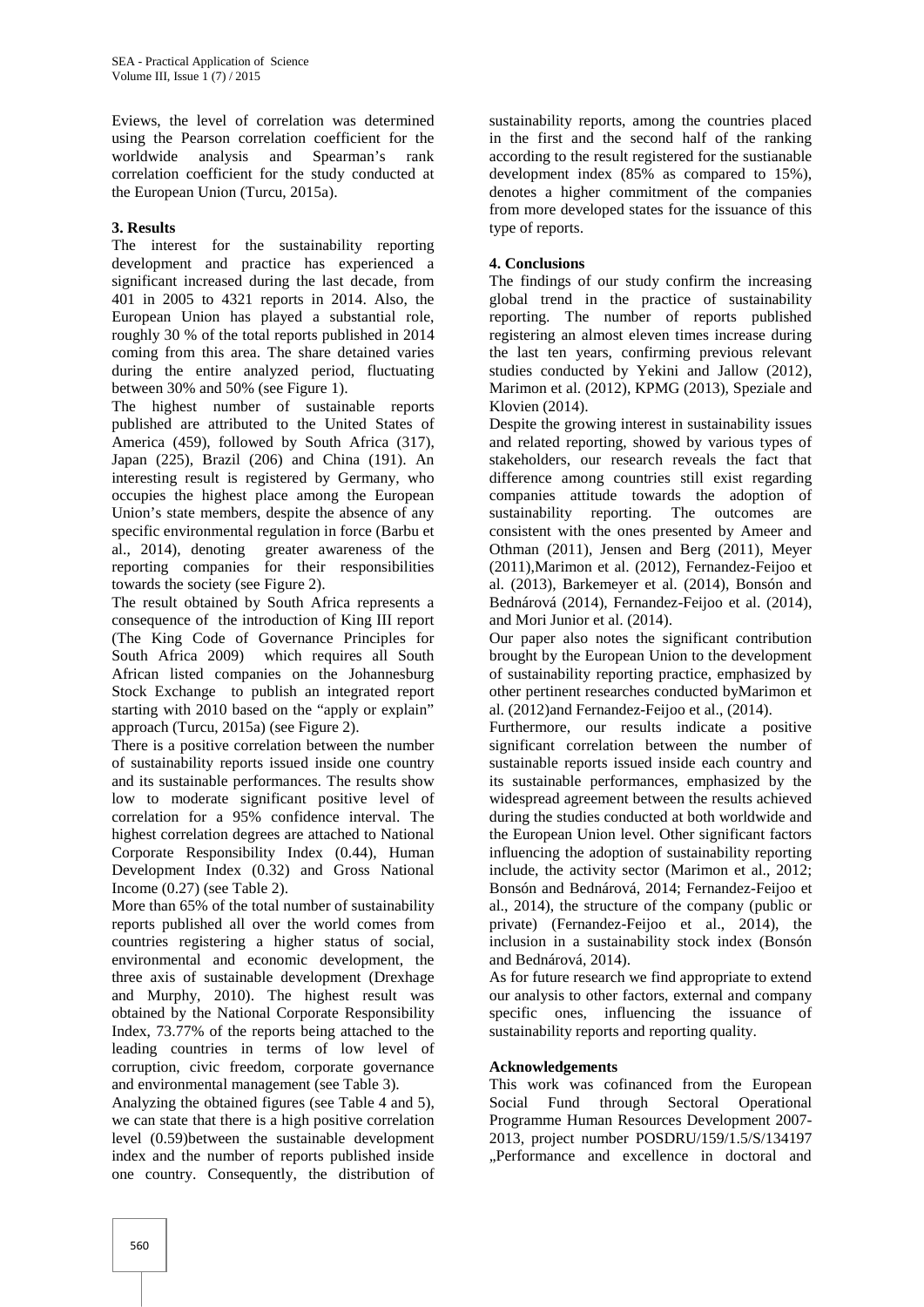postdoctoral research in Romanian economics science domain". **References**

[1]AccountAbility (2005). ResponsibleCompetitiveness: Reshaping Markets Through Responsible Business Practices. Available at: http://www. accountability.org/images/content/1/1

/110/Full% 20

Report%20%28Compressed%29.pdf*;*

- [2]Aggarwal, P. (2013)*.*Sustainability reporting and its impact on corporate financial performance: a literature review. *Indian Journal of Commerce & Management Studies,IV (3):51- 59;*
- [3]Ameer, R. and Othman, R. (2012) Sustainability Practices and Corporate Financial Performance: A Study Based on the Top Global Corporations, *J Bus Ethics108: 61–79;*
- [4]Akta, R.,Kayalidere, K. &Kar in, M. (2013) Corporate Sustainability Reporting and Analysis of SustainabilityReports in Turkey, *International Journal of Economics and Finance 5(3): 113-125;*
- [5]Aust, D.N. (2013). Enhancing shareholder value by improving sustainability performance.Corporate Finance Review,17, 6:11-15;
- $[6]$ Barbu, E.M., Dumontier, P., Feleag, N., Feleag, L. (2014).Mandatory Environmental Disclosures by Companies Complying with IASs/IFRSs: The Cases of France, Germany, and the UK. *The International Journal of Accounting, 49: 231–247;*
- [7]Barkemeyer, R., Stringer, L.C., Hollins, J.A., Josephi, F. (2014) Corporate reporting on solutions to wicked problems: Sustainable land management in the mining sector, *Environmental science & policy 48:196 -209;*
- [8] Bolcárová, P. and Kološta, S. (2014). Assessment of sustainable development in the EU 27 using aggregated SD index. *Ecological Indicators 48 (January 2015): 699–705;*
- [9]Bonsón, E. And Bednárová, M. (2014) "CSR reporting practices of Eurozone companies", *Spanish Accounting Review, In press;*
- [10]Dhaliwal, D., Li, O.Z., Tsang, A. &Yang, Y.G. (2014) Corporate social responsibility disclosure and the cost of equity capital: The roles of stakeholder orientation and financial transparency. *J. Account. Public Policy 33: 328–35;*
- [11]Drexhage, J. and Murphy, D. (2010) Sustainable Development: From Brundtland to Rio2012, *Available at http://www.un.org/ wcm/webdav/site/c limatechange/shared/gsp/docs/*
	- *GSP16\_Background%20on*
	- *%20Sustainable%20Devt.pdf;*
- [12]Eccles, R.G. and Krzus, M.P. (2010). One report Integrated Reporting for a Sustainable Strategy. *John Wiley & Sons, Inc*;
- [13]Eccles, R.G., Serafeim G., Krzus, M.P.&Krzus, M. Consulting (2011) Market Interest in Nonfinancial Information**,** *Journal of Applied Corporate Finance 23 (4): 113-128;*
- [14]Eccles, R.G., Ioannou, I. &Serafeim, G. (2012) The Impact of a Corporate Culture of Sustainability on Corporate Behavior and Performance. *Harvard Business School, Available at http://www.hbs.e du/faculty/Pages/download .aspx?name=12035.pdf;*
- [15]English, D.M. and Schooley, D.K.*(2014).* The Evolution of Sustainability ReportingUtilizing the GRI's Latest Guidelines and Looking to Integrated Reporting*. The CPA Journal, March 2014: 26-35;*
- [16]Fernandez-Feijoo, B., Romero, S. and Ruiz , S. (2014). Commitment to Corporate social responsibility measured through global reporting initiative reporting: factors affecting the behaviorof companies, *Journal of Cleaner Production 81: 244-254;*
- [17]Global Reporting Initiative (2013).An introduction to G4 The next generation of sustainability reporting**.***Available at https://ww w.globalreporting .org/resourcelibrary/GRI-An-introduction-to- G4.pdf;*
- [18]Gray, R. (2013) Back to basics: What do we mean by environmental (and social) accounting and what is it for?—A reaction to Thornton, *Critical Perspectives Accounting 24: 459–468;*
- [19]Hughen, L., Lulseged, A. and Upton, D.R. (2014). Improving Stakeholder Value through Sustainability and Integrated Reporting, *The CPA Journal, March 2014: 57-61;*
- [20]Isaksson, R. and Steimle, U. (2009) What does GRI-reporting tell us about corporate sustainability?,*The TQM Journal21 (2): 168 – 181;*
- [21]Jensen, J. C. and Berg, N. (2011) Determinants of Traditional Sustainability Reporting Versus Integrated Reporting. An Institutionalist Approach, *Business Strategy and the Environment21: 299–316*;
- [22]KPMG (2012).Expect the Unexpected: Building Business Value in a Changing World*. Available at http://www.kpmg.com/Global/ en/IssuesAndInsights/ArticlesPublications/Pa ges/building-business-value.aspx;*
- [23]KPMG (2013) The KPMG Survey of Corporate responsibility reporting 2013: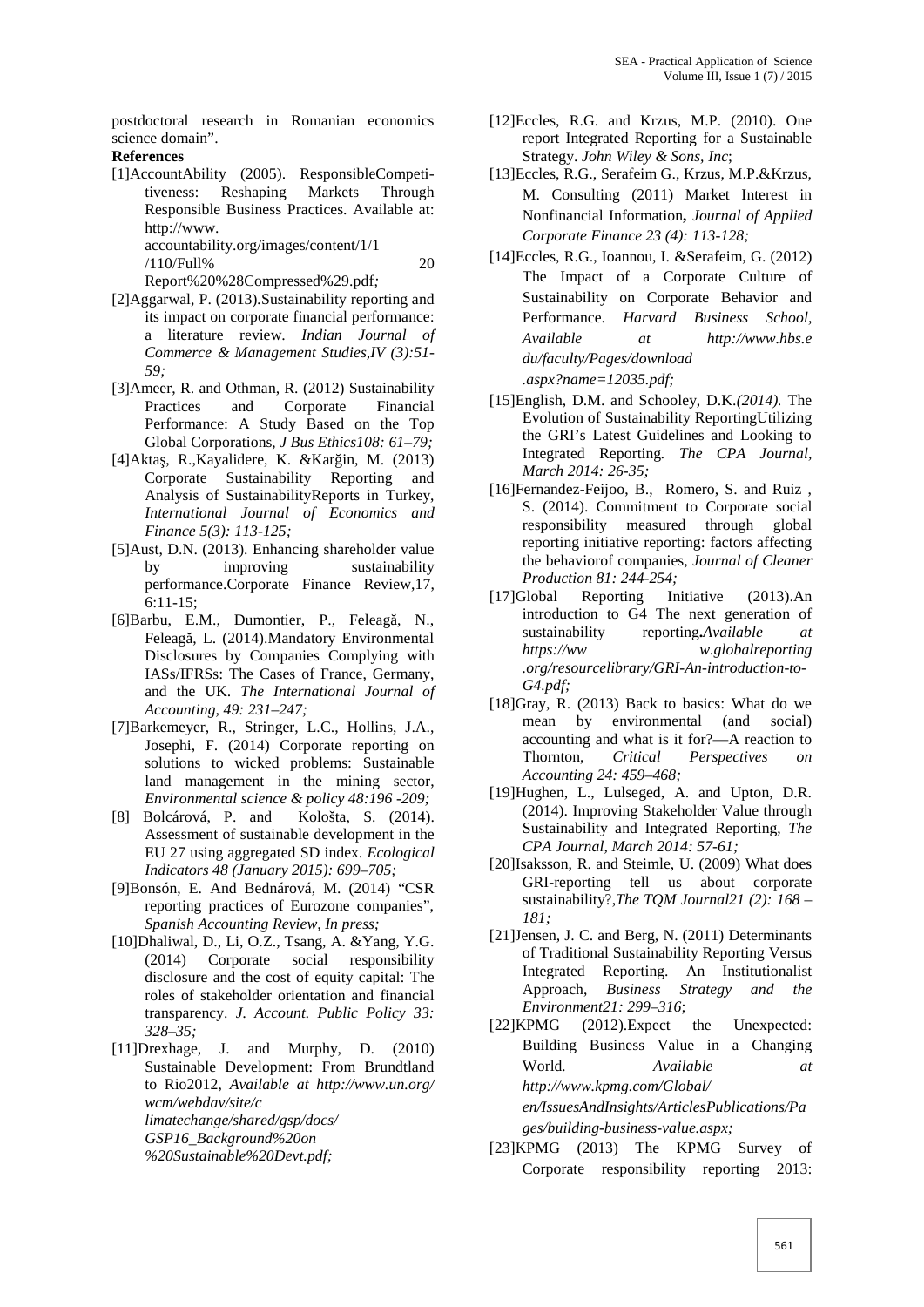executive Summary, *Available online at http://www.kpmg. com/Global /en/IssuesAndInsights/ArticlesPublications/co rporate-responsibility/Documents/corporat e responsibil ity-reporting-survey-2013-exec summary.pdf;*

- [24]Kulkarni, A.R. (2014). A Review of Concept and Reporting of Non-Financial Initiatives of Business Organisations.*Procedia Economics and Finance, 11 Pages: 33–41;*
- [25]Lungu, C.I., Caraiani, C., Dascalu, C., Cimpoeru, V.M., and Sahlian, D.N. (2012). Repozi ionarearaport riifinanciare[Financial reporting repositioning].*Editura ASE, Bucharest*;
- [26]Lynch, N.C.,Lynch,M.F., &Casten, D.B. (2014).The Expanding Use of Sustainability Reporting Standards Setting and Assurance Opportunities for CPAs.*The CPA Journal, March 2014: 26-35:19-24;*
- [27]Marimon, F., Alonso-Almeida M.M., Rodríguez, M.P. &Alejandro, K. A. C.(2012). The worldwide diffusion of the global reporting initiative: what is the point?. *Journal of Cleaner Production 33: 132-144;*
- [28]Meyer (2011) Varieties of Capitalism and Environmental Sustainability: Institutional Explanations for differences in Firms' Corporate Environmental Responsibility Reporting across 21 OECD Economies, *Working draft, Prepared for presentation at the APSA 2011 Annual Meeting, Seattle, Washington, September 1-4;*
- [29]Mori Junior, R., Best, P.J. and Cotter, J. (2014) Sustainability Reporting and Assurance: A Historical Analysis on a World-Wide Phenomenon, *J Bus Ethics120:1–11;*
- [30]Romero, S., Lin, B.B., Jeffers, A.E. & DeGaetano, L.A (2014).An Overview of Sustainability -Reporting Practices. *The CPA Journal, March 2014: 68-75;*
- [31]Speziale, M.T. and Klovien, L. (2014) The relationship between performance measurement and sustainability reporting: a literature review, *Procedia - Social and Behavioral Sciences156: 633 – 638;*
- [32]The Wall Street Journal and The Heritage Foundation (2014). Index of Economic Freedom Promoting Economic Opportunity

and Prosperity. *Available at: http://www. heritage. org/index/download;*

- [33]Turcu, R.D. (2015a).Integrated reporting the next step ahead for a sustainable society. *18th International Scientific Conference "Enterprise and the Competitive Environment", Brno, Czech Republic*;
- [34]Turcu, R.D. (2015b).The value relevance of non-financial information in assessing a company's performance: The case of airline industry. *Draft sent for the 10th edition of the International Conference onAccounting and Management Information Systems, Bucharest, Romania;*
- [35]United Nations Development Programme (2014).Human Development Report 2014. The Rise of the South: Human Progress in a Diverse World. *Available at: http://hdr.undp .org/ en/2014-report;*
- [36]World Business Council for Sustainable Development (1999).Meeting changing expec-tations Corporate Social Responsibility.*Available at http://oldwww.wbcsd .org/plugins/DocSearch/ details.asp?type=DocDet&Object Id=Mjg2;*
- [37]World Commission on Environment and Development (1987). Our Common Future. *Available at: http://www.un documents.net/our-common-future.pdf*;
- [38]Yale Center for Environmental Law & Policy (2014).Environmental Performance Index and Pilot Trend Environmental Performance Index. Available at: *http://issuu.com/yaleepi/docs/2014 \_epi\_report;*
- [39]Yekini, K. , Jallow, K.(2012).Corporate community involvement disclosures in annual report A measure of corporate community development or a signal of CSR observance?. *Sustainability Accounting, Management and Policy Journal, 3(1): 7-32;*
- [40]http://data.worldbank.org/indicator/NY.GNP.P CAP.PP.CD;
- [41]http://ec.europa.eu/enterprise/policies/sustainab le-business/corporate-social responsibility/index \_en.htm;
- [42]http://eur-lex.europa.eu/legal-content/EN/TX T/?uri =CELEX:32014L0095;
- [43]https://www.globalreporting.org/information/a bout-gri/Pages/default.aspx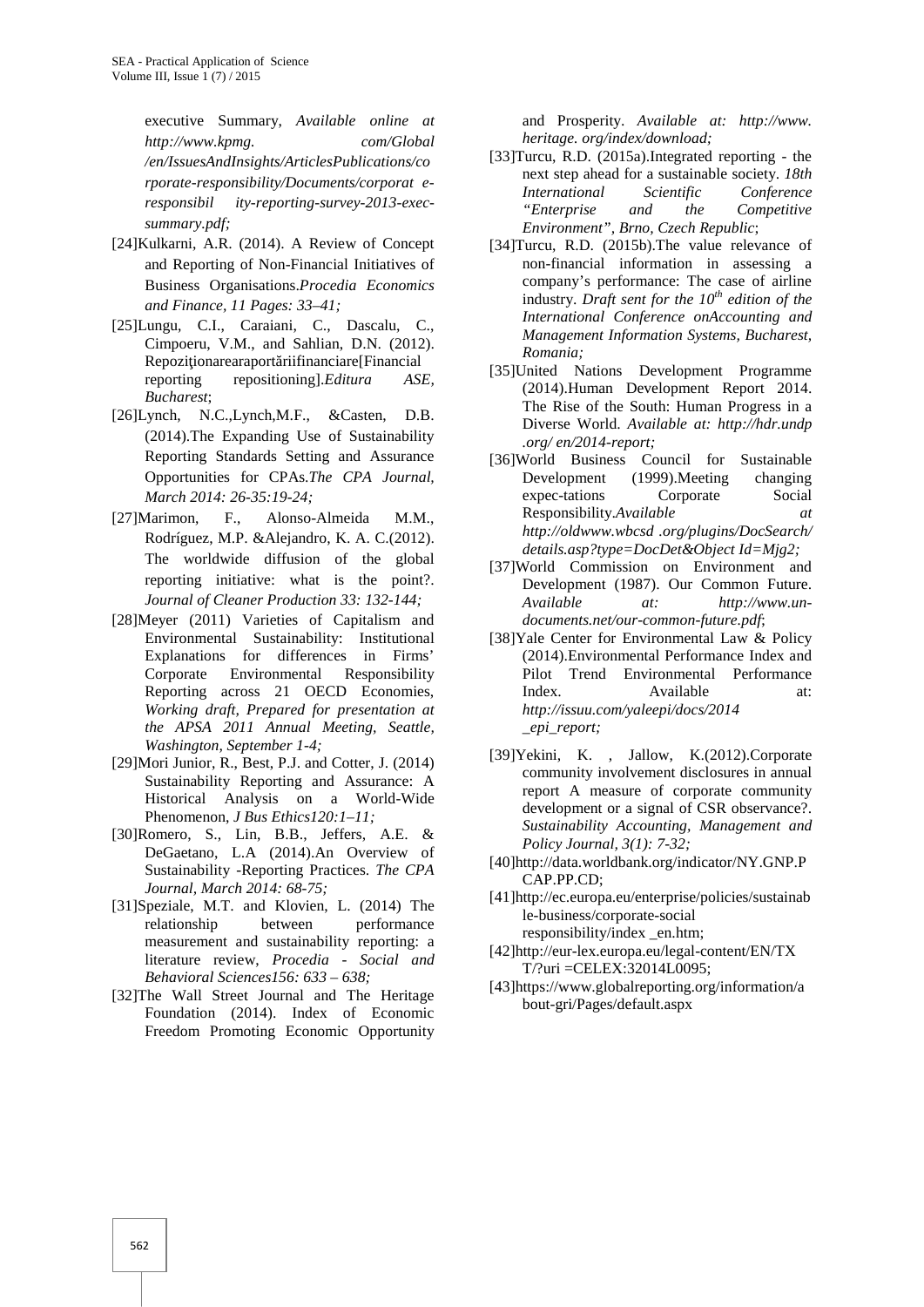#### *Appendices*

| Indicator                         | Area covered                                       | <b>Issuer</b>             | Refference year |
|-----------------------------------|----------------------------------------------------|---------------------------|-----------------|
| Economic Freedom Index (EFI)      | Healthier societies, cleaner environments, greater | The Wall Street Journal & | 2013            |
|                                   | per capita wealth, human development, democracy    | The Heritage Foundation   |                 |
|                                   | and poverty elimination                            |                           |                 |
| Environmental Performance Index   | Protection of human health from environmental      | <b>YCELP &amp; CIESIN</b> | 2013            |
| (EPI)                             | harm and protection of ecosystems                  |                           |                 |
| Gross National Income (GNI) per   | Socio-economic development                         | The World Bank            | 2013            |
| capita                            |                                                    |                           |                 |
| Human development index (HDI)     | Public health, living standards                    | <b>UNDP</b>               | 2013            |
| National Corporate Responsibility | Corruption, civic freedom, corporate governance    | AccountAbility            | 2005            |
| Index (NCRI)                      | and environmental management                       |                           |                 |

#### **Table 1.***Description of social, environmental andeconomic indicators*

Source:AccountAbility (2005); The Wall Street Journal & The Heritage Foundation (2014); YCELP & CIESIN (2014), The World Bank (2014), UNDP (2014)



**Figure 1.** *Number of reports evolution*

**Figure 2.** *Top 15 countries as regards the number of reports published*





| Indicator                                      | Pearson correlation (r) | t computed | df | t critic ( $\alpha$ =<br>0.05) |
|------------------------------------------------|-------------------------|------------|----|--------------------------------|
|                                                |                         |            |    |                                |
| Environmental Performance Index (EPI)          | 0.246                   | 2.273      | 80 | 1.664                          |
| Human Development Index (HDI)                  | 0.321                   | 3.032      | 80 | 1.664                          |
| National Corporate Responsibility Index (NCRI) | 0.445                   | 4.013      | 65 | 1.671                          |
| Gross National Income (GNI)                    | 0.272                   | 2.433      | 74 | 1.671                          |
| Economic Freedom Index (EFI)                   | 0.254                   | 2.349      | 80 | 1.664                          |